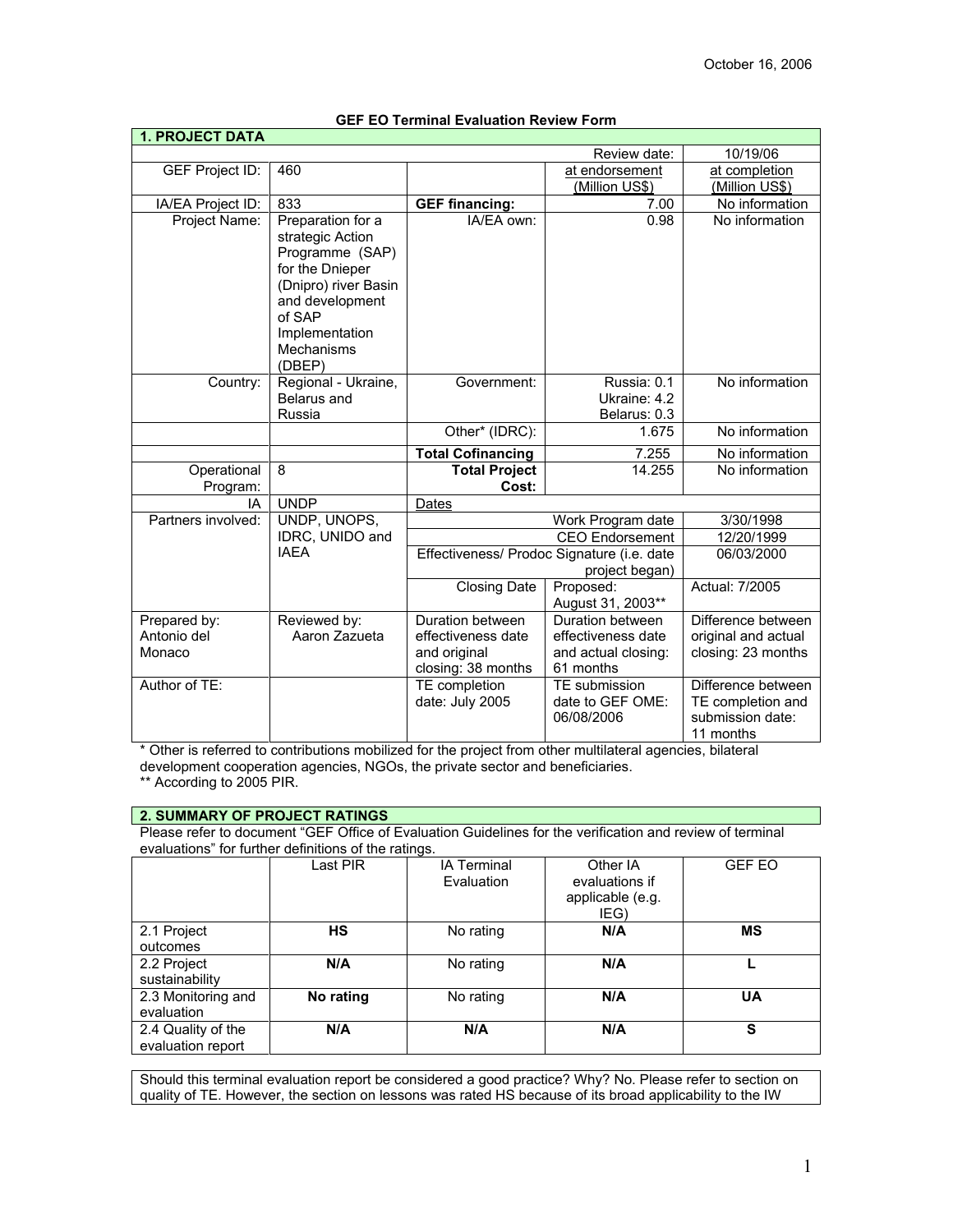### focal area.

Is there a follow up issue mentioned in the TE such as corruption, reallocation of GEF funds, etc.? None mentioned

### **3. PROJECT OBJECTIVES AND ACTUAL OUTCOMES**

### **3.1 Project Objectives**

• **What are the Global Environmental Objectives? Any changes during implementation?** According to the project document, the objective was to remedy the serious environmental effects of pollution and habitat degradation in the Dnieper River Basin, to ensure sustainable use of its resources, and to protect biodiversity in the basin. No changes indicated in the TE

• **What are the Development Objectives? Any changes during implementation?**<br>Objective 1. Create a transboundary management regime and coordinating body;

- Objective 1. Create a transboundary management regime and coordinating body;<br>Objective 2. Assist countries in SAP formulation, review and endorsement process
- Objective 2. Assist countries in SAP formulation, review and endorsement process;<br>Objective 3. Improve financial/legal/operational mechanisms for pollution reduction
- Improve financial/legal/operational mechanisms for pollution reduction and sustainable resource use;
- Objective 4. Formulation of National Action Plans by Interministerial Committees;<br>Objective 5. Improve conservation of biodiversity in the Dnieper River Basin:
- Objective 5. Improve conservation of biodiversity in the Dnieper River Basin;<br>Objective 6. Enhance communication among stakeholders and encourage pu
- Enhance communication among stakeholders and encourage public awareness and involvement in addressing the problems of the Dnieper Basin.
- Objective 7. Build capacity for SAP implementation.

There were no changes indicated in the TE as these objectives were explicitly the same.

**3.2 Outcomes and Impacts**

What were the major project outcomes and impacts as described in the TE?

According to the TE the project can be considered highly successful in its achievement against objectives, and is especially noteworthy for the active involvement and support of the National Program Coordinators and their Ministries (Environment and Natural Resources). To support this, the TE indicates that the Dnipro TDA constitutes a very good analysis of the status of the Dnipro basin biodiversity and water quality, and the causes and impacts of water quality impairments. It provided a solid scientific basis used to establish a basin-wide strategic action plan. The TDA effort enabled the participating experts and institutes to consider transboundary cause and effect relationships. For example, the process enabled new applied research, for instance assessing fish species health across the basin for the first time. Through the TDA process, the countries were able to document the extent to which hydrological modification is affecting ecosystems health in the basin.

The TE says that the SAP builds directly from the TDA findings, providing a set of long term objectives (LTEQOs), designed to address the six priority transboundary environmental issues set out in the TDA in a "stepwise" fashion. The six high priority problem areas linked to the long term objectives) identified in the TDA, and ranked them as priority A and B issues:

- Chemical pollution (Priority A)
- Radionuclide pollution (Priority A)
- Eutrophication (Priority A)
- Loss/modification of ecosystems or ecotones and decreased viability of stocks due to contamination and diseases (Priority A)
- Flooding events and elevated groundwater levels (Priority B)

• Modification of the hydrological regime (Priority B)

The Long Term Ecological Quality Objectives (LTEQOs) include:

- 1. Sustainable nature use and environmental protection in the Dnipro Basin
- 2. Environmental quality that is safe for human health.
- 3. Conservation of biological and landscape diversity

The TE indicates that the SAP provides a series of expected actions by the three countries to reduce transboundary pollution, with general (but imprecise) timetables and general costs calculated. SAP documentation includes a Priority Investment Portfolio, with 20 top priority investments (10 for Ukraine, 5 each for Belarus and Russia). The project formulation included development of regional thematic centers. Each LTEQO sets out policy and institutional reform steps that are needed for their achievement. Activities and expected results are included under each step. The total estimated required investment for achievement of the long-term objectives is US \$1.7 billion over 15 years.

All three of the Dnipro states have drafted NAPs, which are at various stages of approval. Ukraine has been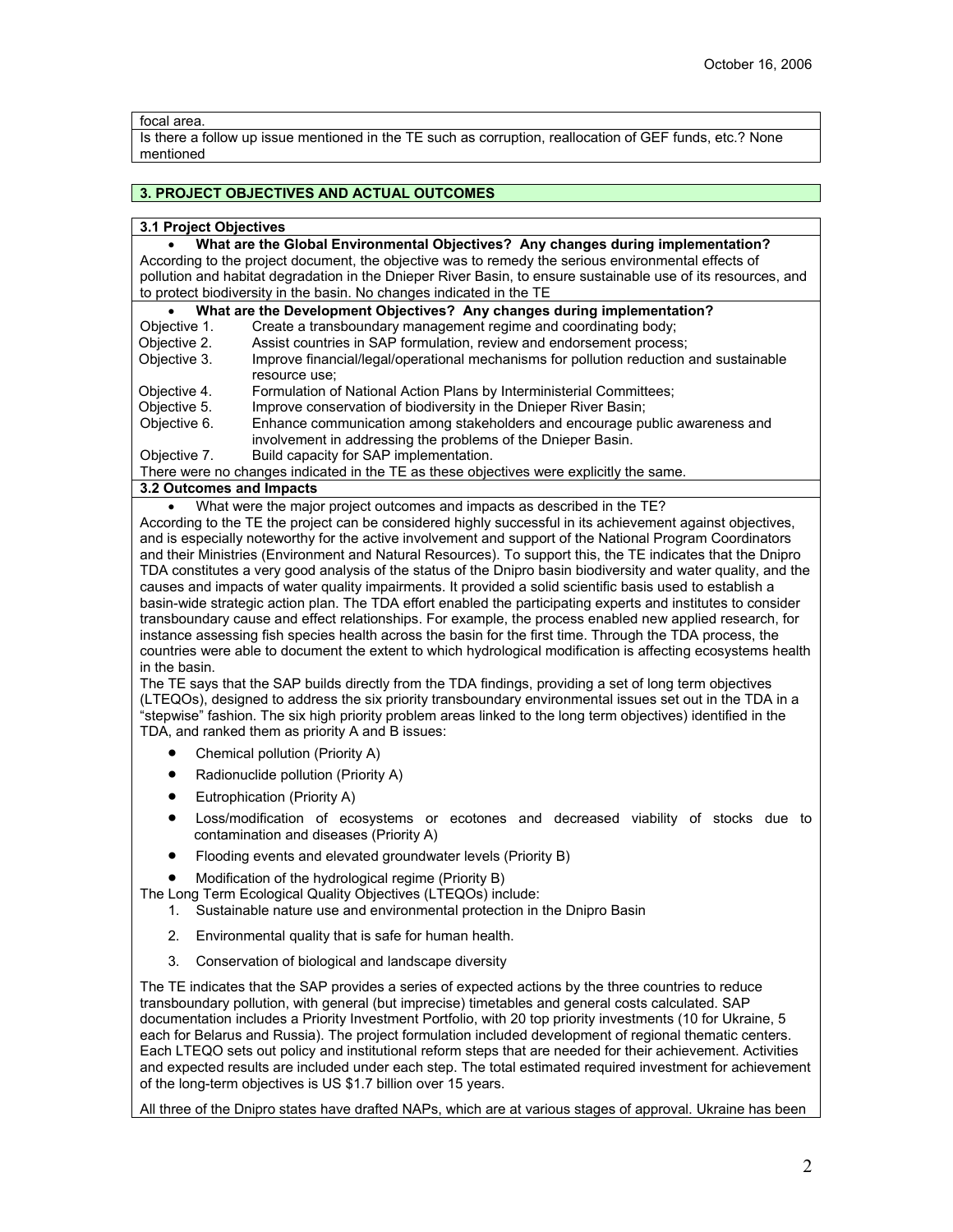implementing its pre-existing National Action Plan for the Dnipro Basin while a revised NAP, consistent with the new SAP moves through the approval process. Belarus has received Academy of Science approval for its draft NAP. Russia has a draft NAP that is on hold, pending Russia's further financial review and approval of the SAP.

### **4. GEF EVALUATION OFFICE ASSESSMENT**

# **4.1.1 Outcomes**

# A Relevance Rating: S

The TE indicates that the Dnipro is central to the Ukrainian and Byelorussia societies, and to the southwest Russian region. Its cleanup will remain important for national and regional environmental protection programs.

Further, the project document indicates that the three riparian nations convened in 1995 and agreed upon a memorandum which requested UNDP assistance in the development of a GEF Environmental Management Program for the Dnieper River Basin. Funding of this request would build upon and be leveraged by 1) the demonstrated financial commitments of the riparian nations in accordance with national priorities, 2) the previously completed work, including the TDA, and 3) the funding of donor nations.

### **B Effectiveness** Rating: MS

Despite the overall conclusion of project success, the TE indicates that after five years of effort, the SAP is not fully endorsed by each country, and the countries are not yet moving to fulfill their agreed upon objectives. While Ukraine and more recently Belarus have agreed to the SAP, Russia has only indicated its intention to approve it in the future, pending further financial review, and the approval of Belarus includes caveats for additional financial review.

The TE indicates that the approach may have worked more successfully for the Dnipro than in other GEF/IW projects, however the use of thematic centers fell short of initial expectations and most centers did not achieve the regional scope and recognized excellence envisioned. The TE also indicates that it would have been useful to focus more attention on non-point / diffuse sources of pollution, and on groundwater quality in the basin.

Regarding the identification of hotspots, the TE indicates that the hotspot identification and prioritization effort was highly successful both in identifying critical investment projects along the Dnipro and in developing a hot spot ID method that can and should be replicated in other projects. The team developed a methodology to determine and rank dischargers based on the type and extent of discharges. The project also conducted an assessment of Management of Waste from Intensive Livestock Production. The TE indicates that the assessment included information on US, Canadian and EU environmental requirements for animal husbandry. However, the focus is almost exclusively limited to regulatory programs and largely ignores farm assistance programs. While economic instruments were mentioned, very little detail was given as to how these are carried out in EU, US and Canadian legislation, and information was not provided on the economic incentive programs for environmental stewardship included in the US Farm Bill and EU CAP.

A Donor conference was held in (2004) after the SAP and PIP were completed, but prior to SAP approval by the Dnipro countries. The priority investment portfolio and SAP were presented and received interest. While the conference was well attended by bilateral and multilateral donor representatives, there was weak participation from investment bankers (European Bank for Reconstruction and Development, etc). No investments have yet been initiated as a direct result of the conference.

### **C** Efficiency (cost-effectiveness) **Rating: Rating: S**

The TE indicates that the DBEP has met, and in some cases exceeded expectations, with all deliverables produced. The project was completed within budget, despite being extended by two years to complete the SAP review process.

## **4.1.2 Impacts**

The TE indicates that the project should provide tangible long-term improvements in Dnipro water quality and basin biodiversity. The TE adds that the project was designed to provide a scientific basis, structure and actions for joint and national activities to protect and clean up the Dnipro River. Therefore, its impact can not be measured in short term water quality improvement, but rather in the extent to which it has laid the foundation for regional collaboration and national actions to improve water quality over the longer term.

The TE indicates that results at this stage are procedural and relate to the willingness of the riparian countries to focus attention and funding on water pollution issues in the basin. In particular one can look at the additional funding that has now been identified for water resource protection on the Dnipro, especially for Ukraine.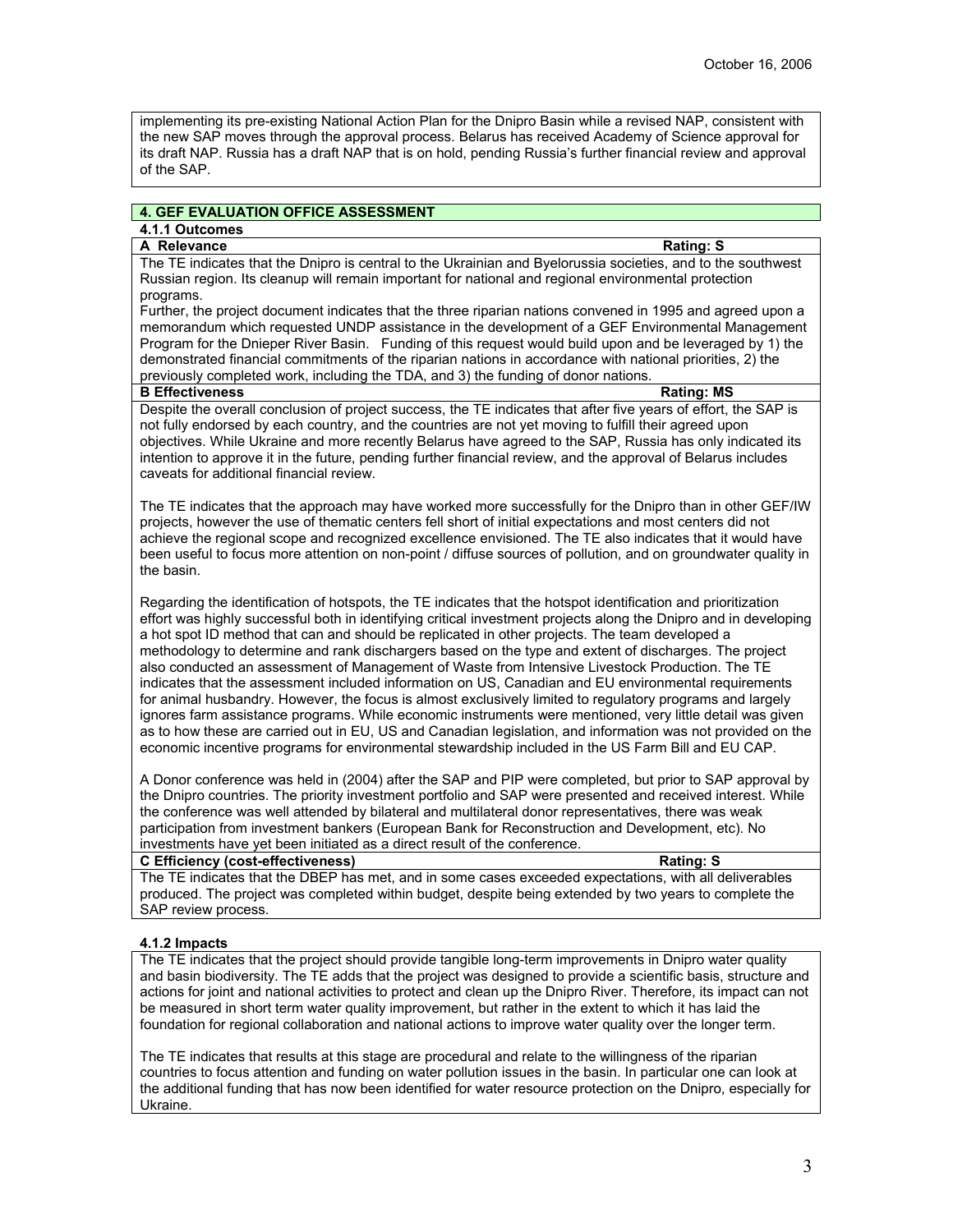| 4.2 Likelihood of sustainability. Using the following sustainability criteria, include an assessment of risks |  |  |  |  |  |  |  |
|---------------------------------------------------------------------------------------------------------------|--|--|--|--|--|--|--|
| to sustainability of project outcomes and impacts based on the information presented in the TE.               |  |  |  |  |  |  |  |

| <b>Financial resources</b><br><b>Rating: L</b><br>A<br>The TE indicates that as a direct result of the DBEP, the Basin countries are expanding their national<br>budgets to improve Dnipro river water quality. In particular, Ukraine's budget for water quality related<br>investments and control measures along the Dnipro and its tributaries has increased threefold since 2001.<br>Hot spot identification, leading to a priority investment portfolio, has set the stage for increased external<br>investment to reduce pollution discharges and UNIDO is already involved in one follow-up project.<br>In addition, there is a GEF follow on project to assist in the implementation of the SAP. The follow-on effort<br>is designed to assist the countries as they develop a Dnipro convention and work together on transboundary<br>water quality monitoring.<br>Socio political<br>В<br><b>Rating: ML</b><br>The TE indicates that there was a high degree of local ownership and corresponding greater opportunity for<br>sustainability. The Project demonstrated positive impact in relation to the continuing expansion, involvement<br>and competence of the environmental NGO community in the region. Through the Dnipro Basin Council, and<br>the NGO Forums, the DBEP was able to successfully engage NGOs directly into the policy formulation<br>process. This was an important contribution, and ministry officials acknowledged that their input led to<br>changes in the SAP. Through the small grants program, NGOs were able to participate in the DBEP,<br>especially to build greater public awareness.<br>Regarding other key government stakeholders, however, the TE indicates that the project did not have much<br>impact on the strategies and programs of other ministries and agencies outside of the environmental and<br>water resource ministries. This has important implications. For example, there are many recommendations<br>set out in the TDA/SAP and supporting reports dealing with management of agriculture, forestry, fisheries,<br>mineral extraction and other industrial development, yet the authorities responsible for these economic<br>sectors were not directly involved in the project and there is no indication given that they have altered their<br>activities as a result. The "Kyiv Declaration on Cooperation in the Dnipro Basin" and the SAP represent<br>binding country obligations, however their successful implementation will require greater interministerial<br>coordination.<br>C<br>Institutional framework and governance<br><b>Rating: ML</b><br>Regarding Long Term Ecological Quality Objectives (LTEQOs) mentioned in section 3.2 above, the TE<br>mentions that the states have agreed that in order to achieve sustainable nature use and environmental<br>protection (LTEQO I), they should harmonize with EU environmental legislation.<br>With respect to legal and policy reform, the TE mentions that the project's EIA review effort contributed to<br>the decision of Belarus to draft a new EIA law. The legal reform effort underway in Ukraine may be more a<br>result of its EU harmonization focus, but has also benefited from the project policy review efforts. In Russia,<br>progress on environmental legislation is moving slowly, due to continuing structural changes. However,<br>legislation and regulatory controls in the three countries remain unclear with respect to environmental |
|-----------------------------------------------------------------------------------------------------------------------------------------------------------------------------------------------------------------------------------------------------------------------------------------------------------------------------------------------------------------------------------------------------------------------------------------------------------------------------------------------------------------------------------------------------------------------------------------------------------------------------------------------------------------------------------------------------------------------------------------------------------------------------------------------------------------------------------------------------------------------------------------------------------------------------------------------------------------------------------------------------------------------------------------------------------------------------------------------------------------------------------------------------------------------------------------------------------------------------------------------------------------------------------------------------------------------------------------------------------------------------------------------------------------------------------------------------------------------------------------------------------------------------------------------------------------------------------------------------------------------------------------------------------------------------------------------------------------------------------------------------------------------------------------------------------------------------------------------------------------------------------------------------------------------------------------------------------------------------------------------------------------------------------------------------------------------------------------------------------------------------------------------------------------------------------------------------------------------------------------------------------------------------------------------------------------------------------------------------------------------------------------------------------------------------------------------------------------------------------------------------------------------------------------------------------------------------------------------------------------------------------------------------------------------------------------------------------------------------------------------------------------------------------------------------------------------------------------------------------------------------------------------------------------------------------------------------------------------------------------------------------------------------------------------------------------------------------------------------------------------------------------------------------------------------------------------------------------------------------------------------------------------------------------------------------------------------------------------------------------------------------------------------------------------------------------------------------------------------------------------------------|
|                                                                                                                                                                                                                                                                                                                                                                                                                                                                                                                                                                                                                                                                                                                                                                                                                                                                                                                                                                                                                                                                                                                                                                                                                                                                                                                                                                                                                                                                                                                                                                                                                                                                                                                                                                                                                                                                                                                                                                                                                                                                                                                                                                                                                                                                                                                                                                                                                                                                                                                                                                                                                                                                                                                                                                                                                                                                                                                                                                                                                                                                                                                                                                                                                                                                                                                                                                                                                                                                                                           |
|                                                                                                                                                                                                                                                                                                                                                                                                                                                                                                                                                                                                                                                                                                                                                                                                                                                                                                                                                                                                                                                                                                                                                                                                                                                                                                                                                                                                                                                                                                                                                                                                                                                                                                                                                                                                                                                                                                                                                                                                                                                                                                                                                                                                                                                                                                                                                                                                                                                                                                                                                                                                                                                                                                                                                                                                                                                                                                                                                                                                                                                                                                                                                                                                                                                                                                                                                                                                                                                                                                           |
|                                                                                                                                                                                                                                                                                                                                                                                                                                                                                                                                                                                                                                                                                                                                                                                                                                                                                                                                                                                                                                                                                                                                                                                                                                                                                                                                                                                                                                                                                                                                                                                                                                                                                                                                                                                                                                                                                                                                                                                                                                                                                                                                                                                                                                                                                                                                                                                                                                                                                                                                                                                                                                                                                                                                                                                                                                                                                                                                                                                                                                                                                                                                                                                                                                                                                                                                                                                                                                                                                                           |
|                                                                                                                                                                                                                                                                                                                                                                                                                                                                                                                                                                                                                                                                                                                                                                                                                                                                                                                                                                                                                                                                                                                                                                                                                                                                                                                                                                                                                                                                                                                                                                                                                                                                                                                                                                                                                                                                                                                                                                                                                                                                                                                                                                                                                                                                                                                                                                                                                                                                                                                                                                                                                                                                                                                                                                                                                                                                                                                                                                                                                                                                                                                                                                                                                                                                                                                                                                                                                                                                                                           |
|                                                                                                                                                                                                                                                                                                                                                                                                                                                                                                                                                                                                                                                                                                                                                                                                                                                                                                                                                                                                                                                                                                                                                                                                                                                                                                                                                                                                                                                                                                                                                                                                                                                                                                                                                                                                                                                                                                                                                                                                                                                                                                                                                                                                                                                                                                                                                                                                                                                                                                                                                                                                                                                                                                                                                                                                                                                                                                                                                                                                                                                                                                                                                                                                                                                                                                                                                                                                                                                                                                           |
|                                                                                                                                                                                                                                                                                                                                                                                                                                                                                                                                                                                                                                                                                                                                                                                                                                                                                                                                                                                                                                                                                                                                                                                                                                                                                                                                                                                                                                                                                                                                                                                                                                                                                                                                                                                                                                                                                                                                                                                                                                                                                                                                                                                                                                                                                                                                                                                                                                                                                                                                                                                                                                                                                                                                                                                                                                                                                                                                                                                                                                                                                                                                                                                                                                                                                                                                                                                                                                                                                                           |
|                                                                                                                                                                                                                                                                                                                                                                                                                                                                                                                                                                                                                                                                                                                                                                                                                                                                                                                                                                                                                                                                                                                                                                                                                                                                                                                                                                                                                                                                                                                                                                                                                                                                                                                                                                                                                                                                                                                                                                                                                                                                                                                                                                                                                                                                                                                                                                                                                                                                                                                                                                                                                                                                                                                                                                                                                                                                                                                                                                                                                                                                                                                                                                                                                                                                                                                                                                                                                                                                                                           |
|                                                                                                                                                                                                                                                                                                                                                                                                                                                                                                                                                                                                                                                                                                                                                                                                                                                                                                                                                                                                                                                                                                                                                                                                                                                                                                                                                                                                                                                                                                                                                                                                                                                                                                                                                                                                                                                                                                                                                                                                                                                                                                                                                                                                                                                                                                                                                                                                                                                                                                                                                                                                                                                                                                                                                                                                                                                                                                                                                                                                                                                                                                                                                                                                                                                                                                                                                                                                                                                                                                           |
|                                                                                                                                                                                                                                                                                                                                                                                                                                                                                                                                                                                                                                                                                                                                                                                                                                                                                                                                                                                                                                                                                                                                                                                                                                                                                                                                                                                                                                                                                                                                                                                                                                                                                                                                                                                                                                                                                                                                                                                                                                                                                                                                                                                                                                                                                                                                                                                                                                                                                                                                                                                                                                                                                                                                                                                                                                                                                                                                                                                                                                                                                                                                                                                                                                                                                                                                                                                                                                                                                                           |
|                                                                                                                                                                                                                                                                                                                                                                                                                                                                                                                                                                                                                                                                                                                                                                                                                                                                                                                                                                                                                                                                                                                                                                                                                                                                                                                                                                                                                                                                                                                                                                                                                                                                                                                                                                                                                                                                                                                                                                                                                                                                                                                                                                                                                                                                                                                                                                                                                                                                                                                                                                                                                                                                                                                                                                                                                                                                                                                                                                                                                                                                                                                                                                                                                                                                                                                                                                                                                                                                                                           |
|                                                                                                                                                                                                                                                                                                                                                                                                                                                                                                                                                                                                                                                                                                                                                                                                                                                                                                                                                                                                                                                                                                                                                                                                                                                                                                                                                                                                                                                                                                                                                                                                                                                                                                                                                                                                                                                                                                                                                                                                                                                                                                                                                                                                                                                                                                                                                                                                                                                                                                                                                                                                                                                                                                                                                                                                                                                                                                                                                                                                                                                                                                                                                                                                                                                                                                                                                                                                                                                                                                           |
|                                                                                                                                                                                                                                                                                                                                                                                                                                                                                                                                                                                                                                                                                                                                                                                                                                                                                                                                                                                                                                                                                                                                                                                                                                                                                                                                                                                                                                                                                                                                                                                                                                                                                                                                                                                                                                                                                                                                                                                                                                                                                                                                                                                                                                                                                                                                                                                                                                                                                                                                                                                                                                                                                                                                                                                                                                                                                                                                                                                                                                                                                                                                                                                                                                                                                                                                                                                                                                                                                                           |
|                                                                                                                                                                                                                                                                                                                                                                                                                                                                                                                                                                                                                                                                                                                                                                                                                                                                                                                                                                                                                                                                                                                                                                                                                                                                                                                                                                                                                                                                                                                                                                                                                                                                                                                                                                                                                                                                                                                                                                                                                                                                                                                                                                                                                                                                                                                                                                                                                                                                                                                                                                                                                                                                                                                                                                                                                                                                                                                                                                                                                                                                                                                                                                                                                                                                                                                                                                                                                                                                                                           |
|                                                                                                                                                                                                                                                                                                                                                                                                                                                                                                                                                                                                                                                                                                                                                                                                                                                                                                                                                                                                                                                                                                                                                                                                                                                                                                                                                                                                                                                                                                                                                                                                                                                                                                                                                                                                                                                                                                                                                                                                                                                                                                                                                                                                                                                                                                                                                                                                                                                                                                                                                                                                                                                                                                                                                                                                                                                                                                                                                                                                                                                                                                                                                                                                                                                                                                                                                                                                                                                                                                           |
|                                                                                                                                                                                                                                                                                                                                                                                                                                                                                                                                                                                                                                                                                                                                                                                                                                                                                                                                                                                                                                                                                                                                                                                                                                                                                                                                                                                                                                                                                                                                                                                                                                                                                                                                                                                                                                                                                                                                                                                                                                                                                                                                                                                                                                                                                                                                                                                                                                                                                                                                                                                                                                                                                                                                                                                                                                                                                                                                                                                                                                                                                                                                                                                                                                                                                                                                                                                                                                                                                                           |
|                                                                                                                                                                                                                                                                                                                                                                                                                                                                                                                                                                                                                                                                                                                                                                                                                                                                                                                                                                                                                                                                                                                                                                                                                                                                                                                                                                                                                                                                                                                                                                                                                                                                                                                                                                                                                                                                                                                                                                                                                                                                                                                                                                                                                                                                                                                                                                                                                                                                                                                                                                                                                                                                                                                                                                                                                                                                                                                                                                                                                                                                                                                                                                                                                                                                                                                                                                                                                                                                                                           |
|                                                                                                                                                                                                                                                                                                                                                                                                                                                                                                                                                                                                                                                                                                                                                                                                                                                                                                                                                                                                                                                                                                                                                                                                                                                                                                                                                                                                                                                                                                                                                                                                                                                                                                                                                                                                                                                                                                                                                                                                                                                                                                                                                                                                                                                                                                                                                                                                                                                                                                                                                                                                                                                                                                                                                                                                                                                                                                                                                                                                                                                                                                                                                                                                                                                                                                                                                                                                                                                                                                           |
|                                                                                                                                                                                                                                                                                                                                                                                                                                                                                                                                                                                                                                                                                                                                                                                                                                                                                                                                                                                                                                                                                                                                                                                                                                                                                                                                                                                                                                                                                                                                                                                                                                                                                                                                                                                                                                                                                                                                                                                                                                                                                                                                                                                                                                                                                                                                                                                                                                                                                                                                                                                                                                                                                                                                                                                                                                                                                                                                                                                                                                                                                                                                                                                                                                                                                                                                                                                                                                                                                                           |
|                                                                                                                                                                                                                                                                                                                                                                                                                                                                                                                                                                                                                                                                                                                                                                                                                                                                                                                                                                                                                                                                                                                                                                                                                                                                                                                                                                                                                                                                                                                                                                                                                                                                                                                                                                                                                                                                                                                                                                                                                                                                                                                                                                                                                                                                                                                                                                                                                                                                                                                                                                                                                                                                                                                                                                                                                                                                                                                                                                                                                                                                                                                                                                                                                                                                                                                                                                                                                                                                                                           |
|                                                                                                                                                                                                                                                                                                                                                                                                                                                                                                                                                                                                                                                                                                                                                                                                                                                                                                                                                                                                                                                                                                                                                                                                                                                                                                                                                                                                                                                                                                                                                                                                                                                                                                                                                                                                                                                                                                                                                                                                                                                                                                                                                                                                                                                                                                                                                                                                                                                                                                                                                                                                                                                                                                                                                                                                                                                                                                                                                                                                                                                                                                                                                                                                                                                                                                                                                                                                                                                                                                           |
|                                                                                                                                                                                                                                                                                                                                                                                                                                                                                                                                                                                                                                                                                                                                                                                                                                                                                                                                                                                                                                                                                                                                                                                                                                                                                                                                                                                                                                                                                                                                                                                                                                                                                                                                                                                                                                                                                                                                                                                                                                                                                                                                                                                                                                                                                                                                                                                                                                                                                                                                                                                                                                                                                                                                                                                                                                                                                                                                                                                                                                                                                                                                                                                                                                                                                                                                                                                                                                                                                                           |
|                                                                                                                                                                                                                                                                                                                                                                                                                                                                                                                                                                                                                                                                                                                                                                                                                                                                                                                                                                                                                                                                                                                                                                                                                                                                                                                                                                                                                                                                                                                                                                                                                                                                                                                                                                                                                                                                                                                                                                                                                                                                                                                                                                                                                                                                                                                                                                                                                                                                                                                                                                                                                                                                                                                                                                                                                                                                                                                                                                                                                                                                                                                                                                                                                                                                                                                                                                                                                                                                                                           |
|                                                                                                                                                                                                                                                                                                                                                                                                                                                                                                                                                                                                                                                                                                                                                                                                                                                                                                                                                                                                                                                                                                                                                                                                                                                                                                                                                                                                                                                                                                                                                                                                                                                                                                                                                                                                                                                                                                                                                                                                                                                                                                                                                                                                                                                                                                                                                                                                                                                                                                                                                                                                                                                                                                                                                                                                                                                                                                                                                                                                                                                                                                                                                                                                                                                                                                                                                                                                                                                                                                           |
|                                                                                                                                                                                                                                                                                                                                                                                                                                                                                                                                                                                                                                                                                                                                                                                                                                                                                                                                                                                                                                                                                                                                                                                                                                                                                                                                                                                                                                                                                                                                                                                                                                                                                                                                                                                                                                                                                                                                                                                                                                                                                                                                                                                                                                                                                                                                                                                                                                                                                                                                                                                                                                                                                                                                                                                                                                                                                                                                                                                                                                                                                                                                                                                                                                                                                                                                                                                                                                                                                                           |
|                                                                                                                                                                                                                                                                                                                                                                                                                                                                                                                                                                                                                                                                                                                                                                                                                                                                                                                                                                                                                                                                                                                                                                                                                                                                                                                                                                                                                                                                                                                                                                                                                                                                                                                                                                                                                                                                                                                                                                                                                                                                                                                                                                                                                                                                                                                                                                                                                                                                                                                                                                                                                                                                                                                                                                                                                                                                                                                                                                                                                                                                                                                                                                                                                                                                                                                                                                                                                                                                                                           |
|                                                                                                                                                                                                                                                                                                                                                                                                                                                                                                                                                                                                                                                                                                                                                                                                                                                                                                                                                                                                                                                                                                                                                                                                                                                                                                                                                                                                                                                                                                                                                                                                                                                                                                                                                                                                                                                                                                                                                                                                                                                                                                                                                                                                                                                                                                                                                                                                                                                                                                                                                                                                                                                                                                                                                                                                                                                                                                                                                                                                                                                                                                                                                                                                                                                                                                                                                                                                                                                                                                           |
|                                                                                                                                                                                                                                                                                                                                                                                                                                                                                                                                                                                                                                                                                                                                                                                                                                                                                                                                                                                                                                                                                                                                                                                                                                                                                                                                                                                                                                                                                                                                                                                                                                                                                                                                                                                                                                                                                                                                                                                                                                                                                                                                                                                                                                                                                                                                                                                                                                                                                                                                                                                                                                                                                                                                                                                                                                                                                                                                                                                                                                                                                                                                                                                                                                                                                                                                                                                                                                                                                                           |
|                                                                                                                                                                                                                                                                                                                                                                                                                                                                                                                                                                                                                                                                                                                                                                                                                                                                                                                                                                                                                                                                                                                                                                                                                                                                                                                                                                                                                                                                                                                                                                                                                                                                                                                                                                                                                                                                                                                                                                                                                                                                                                                                                                                                                                                                                                                                                                                                                                                                                                                                                                                                                                                                                                                                                                                                                                                                                                                                                                                                                                                                                                                                                                                                                                                                                                                                                                                                                                                                                                           |
|                                                                                                                                                                                                                                                                                                                                                                                                                                                                                                                                                                                                                                                                                                                                                                                                                                                                                                                                                                                                                                                                                                                                                                                                                                                                                                                                                                                                                                                                                                                                                                                                                                                                                                                                                                                                                                                                                                                                                                                                                                                                                                                                                                                                                                                                                                                                                                                                                                                                                                                                                                                                                                                                                                                                                                                                                                                                                                                                                                                                                                                                                                                                                                                                                                                                                                                                                                                                                                                                                                           |
|                                                                                                                                                                                                                                                                                                                                                                                                                                                                                                                                                                                                                                                                                                                                                                                                                                                                                                                                                                                                                                                                                                                                                                                                                                                                                                                                                                                                                                                                                                                                                                                                                                                                                                                                                                                                                                                                                                                                                                                                                                                                                                                                                                                                                                                                                                                                                                                                                                                                                                                                                                                                                                                                                                                                                                                                                                                                                                                                                                                                                                                                                                                                                                                                                                                                                                                                                                                                                                                                                                           |
|                                                                                                                                                                                                                                                                                                                                                                                                                                                                                                                                                                                                                                                                                                                                                                                                                                                                                                                                                                                                                                                                                                                                                                                                                                                                                                                                                                                                                                                                                                                                                                                                                                                                                                                                                                                                                                                                                                                                                                                                                                                                                                                                                                                                                                                                                                                                                                                                                                                                                                                                                                                                                                                                                                                                                                                                                                                                                                                                                                                                                                                                                                                                                                                                                                                                                                                                                                                                                                                                                                           |
|                                                                                                                                                                                                                                                                                                                                                                                                                                                                                                                                                                                                                                                                                                                                                                                                                                                                                                                                                                                                                                                                                                                                                                                                                                                                                                                                                                                                                                                                                                                                                                                                                                                                                                                                                                                                                                                                                                                                                                                                                                                                                                                                                                                                                                                                                                                                                                                                                                                                                                                                                                                                                                                                                                                                                                                                                                                                                                                                                                                                                                                                                                                                                                                                                                                                                                                                                                                                                                                                                                           |
|                                                                                                                                                                                                                                                                                                                                                                                                                                                                                                                                                                                                                                                                                                                                                                                                                                                                                                                                                                                                                                                                                                                                                                                                                                                                                                                                                                                                                                                                                                                                                                                                                                                                                                                                                                                                                                                                                                                                                                                                                                                                                                                                                                                                                                                                                                                                                                                                                                                                                                                                                                                                                                                                                                                                                                                                                                                                                                                                                                                                                                                                                                                                                                                                                                                                                                                                                                                                                                                                                                           |
|                                                                                                                                                                                                                                                                                                                                                                                                                                                                                                                                                                                                                                                                                                                                                                                                                                                                                                                                                                                                                                                                                                                                                                                                                                                                                                                                                                                                                                                                                                                                                                                                                                                                                                                                                                                                                                                                                                                                                                                                                                                                                                                                                                                                                                                                                                                                                                                                                                                                                                                                                                                                                                                                                                                                                                                                                                                                                                                                                                                                                                                                                                                                                                                                                                                                                                                                                                                                                                                                                                           |
|                                                                                                                                                                                                                                                                                                                                                                                                                                                                                                                                                                                                                                                                                                                                                                                                                                                                                                                                                                                                                                                                                                                                                                                                                                                                                                                                                                                                                                                                                                                                                                                                                                                                                                                                                                                                                                                                                                                                                                                                                                                                                                                                                                                                                                                                                                                                                                                                                                                                                                                                                                                                                                                                                                                                                                                                                                                                                                                                                                                                                                                                                                                                                                                                                                                                                                                                                                                                                                                                                                           |
|                                                                                                                                                                                                                                                                                                                                                                                                                                                                                                                                                                                                                                                                                                                                                                                                                                                                                                                                                                                                                                                                                                                                                                                                                                                                                                                                                                                                                                                                                                                                                                                                                                                                                                                                                                                                                                                                                                                                                                                                                                                                                                                                                                                                                                                                                                                                                                                                                                                                                                                                                                                                                                                                                                                                                                                                                                                                                                                                                                                                                                                                                                                                                                                                                                                                                                                                                                                                                                                                                                           |
|                                                                                                                                                                                                                                                                                                                                                                                                                                                                                                                                                                                                                                                                                                                                                                                                                                                                                                                                                                                                                                                                                                                                                                                                                                                                                                                                                                                                                                                                                                                                                                                                                                                                                                                                                                                                                                                                                                                                                                                                                                                                                                                                                                                                                                                                                                                                                                                                                                                                                                                                                                                                                                                                                                                                                                                                                                                                                                                                                                                                                                                                                                                                                                                                                                                                                                                                                                                                                                                                                                           |
| liability, while environmental impact assessment requirements remain weak and implementation is                                                                                                                                                                                                                                                                                                                                                                                                                                                                                                                                                                                                                                                                                                                                                                                                                                                                                                                                                                                                                                                                                                                                                                                                                                                                                                                                                                                                                                                                                                                                                                                                                                                                                                                                                                                                                                                                                                                                                                                                                                                                                                                                                                                                                                                                                                                                                                                                                                                                                                                                                                                                                                                                                                                                                                                                                                                                                                                                                                                                                                                                                                                                                                                                                                                                                                                                                                                                           |
| inconsistent.                                                                                                                                                                                                                                                                                                                                                                                                                                                                                                                                                                                                                                                                                                                                                                                                                                                                                                                                                                                                                                                                                                                                                                                                                                                                                                                                                                                                                                                                                                                                                                                                                                                                                                                                                                                                                                                                                                                                                                                                                                                                                                                                                                                                                                                                                                                                                                                                                                                                                                                                                                                                                                                                                                                                                                                                                                                                                                                                                                                                                                                                                                                                                                                                                                                                                                                                                                                                                                                                                             |
| Regarding the Regional Thematic Centers (RTCs) (designed to serve as the focal points for regional                                                                                                                                                                                                                                                                                                                                                                                                                                                                                                                                                                                                                                                                                                                                                                                                                                                                                                                                                                                                                                                                                                                                                                                                                                                                                                                                                                                                                                                                                                                                                                                                                                                                                                                                                                                                                                                                                                                                                                                                                                                                                                                                                                                                                                                                                                                                                                                                                                                                                                                                                                                                                                                                                                                                                                                                                                                                                                                                                                                                                                                                                                                                                                                                                                                                                                                                                                                                        |
| training, capacity building, information exchange and TDA/SAP development), the TE indicates that the                                                                                                                                                                                                                                                                                                                                                                                                                                                                                                                                                                                                                                                                                                                                                                                                                                                                                                                                                                                                                                                                                                                                                                                                                                                                                                                                                                                                                                                                                                                                                                                                                                                                                                                                                                                                                                                                                                                                                                                                                                                                                                                                                                                                                                                                                                                                                                                                                                                                                                                                                                                                                                                                                                                                                                                                                                                                                                                                                                                                                                                                                                                                                                                                                                                                                                                                                                                                     |
|                                                                                                                                                                                                                                                                                                                                                                                                                                                                                                                                                                                                                                                                                                                                                                                                                                                                                                                                                                                                                                                                                                                                                                                                                                                                                                                                                                                                                                                                                                                                                                                                                                                                                                                                                                                                                                                                                                                                                                                                                                                                                                                                                                                                                                                                                                                                                                                                                                                                                                                                                                                                                                                                                                                                                                                                                                                                                                                                                                                                                                                                                                                                                                                                                                                                                                                                                                                                                                                                                                           |
|                                                                                                                                                                                                                                                                                                                                                                                                                                                                                                                                                                                                                                                                                                                                                                                                                                                                                                                                                                                                                                                                                                                                                                                                                                                                                                                                                                                                                                                                                                                                                                                                                                                                                                                                                                                                                                                                                                                                                                                                                                                                                                                                                                                                                                                                                                                                                                                                                                                                                                                                                                                                                                                                                                                                                                                                                                                                                                                                                                                                                                                                                                                                                                                                                                                                                                                                                                                                                                                                                                           |
| national political support for the RTCs was in some cases dependent on key senior elected officials, which                                                                                                                                                                                                                                                                                                                                                                                                                                                                                                                                                                                                                                                                                                                                                                                                                                                                                                                                                                                                                                                                                                                                                                                                                                                                                                                                                                                                                                                                                                                                                                                                                                                                                                                                                                                                                                                                                                                                                                                                                                                                                                                                                                                                                                                                                                                                                                                                                                                                                                                                                                                                                                                                                                                                                                                                                                                                                                                                                                                                                                                                                                                                                                                                                                                                                                                                                                                                |
| called into question RTC sustainability in light of frequent governmental changes.                                                                                                                                                                                                                                                                                                                                                                                                                                                                                                                                                                                                                                                                                                                                                                                                                                                                                                                                                                                                                                                                                                                                                                                                                                                                                                                                                                                                                                                                                                                                                                                                                                                                                                                                                                                                                                                                                                                                                                                                                                                                                                                                                                                                                                                                                                                                                                                                                                                                                                                                                                                                                                                                                                                                                                                                                                                                                                                                                                                                                                                                                                                                                                                                                                                                                                                                                                                                                        |
| D<br><b>Environmental</b><br><b>Rating: L</b>                                                                                                                                                                                                                                                                                                                                                                                                                                                                                                                                                                                                                                                                                                                                                                                                                                                                                                                                                                                                                                                                                                                                                                                                                                                                                                                                                                                                                                                                                                                                                                                                                                                                                                                                                                                                                                                                                                                                                                                                                                                                                                                                                                                                                                                                                                                                                                                                                                                                                                                                                                                                                                                                                                                                                                                                                                                                                                                                                                                                                                                                                                                                                                                                                                                                                                                                                                                                                                                             |
| The TE indicates that the countries have determined that in order to better conserve biological and                                                                                                                                                                                                                                                                                                                                                                                                                                                                                                                                                                                                                                                                                                                                                                                                                                                                                                                                                                                                                                                                                                                                                                                                                                                                                                                                                                                                                                                                                                                                                                                                                                                                                                                                                                                                                                                                                                                                                                                                                                                                                                                                                                                                                                                                                                                                                                                                                                                                                                                                                                                                                                                                                                                                                                                                                                                                                                                                                                                                                                                                                                                                                                                                                                                                                                                                                                                                       |
| landscape diversity (LTEQO III), 3.5 million hectares of low productivity agricultural lands should be                                                                                                                                                                                                                                                                                                                                                                                                                                                                                                                                                                                                                                                                                                                                                                                                                                                                                                                                                                                                                                                                                                                                                                                                                                                                                                                                                                                                                                                                                                                                                                                                                                                                                                                                                                                                                                                                                                                                                                                                                                                                                                                                                                                                                                                                                                                                                                                                                                                                                                                                                                                                                                                                                                                                                                                                                                                                                                                                                                                                                                                                                                                                                                                                                                                                                                                                                                                                    |
| withdrawn from use over the next 10-15 years and restored to original conditions as forests, meadows,                                                                                                                                                                                                                                                                                                                                                                                                                                                                                                                                                                                                                                                                                                                                                                                                                                                                                                                                                                                                                                                                                                                                                                                                                                                                                                                                                                                                                                                                                                                                                                                                                                                                                                                                                                                                                                                                                                                                                                                                                                                                                                                                                                                                                                                                                                                                                                                                                                                                                                                                                                                                                                                                                                                                                                                                                                                                                                                                                                                                                                                                                                                                                                                                                                                                                                                                                                                                     |
| steppes and wetlands.                                                                                                                                                                                                                                                                                                                                                                                                                                                                                                                                                                                                                                                                                                                                                                                                                                                                                                                                                                                                                                                                                                                                                                                                                                                                                                                                                                                                                                                                                                                                                                                                                                                                                                                                                                                                                                                                                                                                                                                                                                                                                                                                                                                                                                                                                                                                                                                                                                                                                                                                                                                                                                                                                                                                                                                                                                                                                                                                                                                                                                                                                                                                                                                                                                                                                                                                                                                                                                                                                     |
| The TE also indicates that as part of the measures to safeguard human health, the legal actions to be taken                                                                                                                                                                                                                                                                                                                                                                                                                                                                                                                                                                                                                                                                                                                                                                                                                                                                                                                                                                                                                                                                                                                                                                                                                                                                                                                                                                                                                                                                                                                                                                                                                                                                                                                                                                                                                                                                                                                                                                                                                                                                                                                                                                                                                                                                                                                                                                                                                                                                                                                                                                                                                                                                                                                                                                                                                                                                                                                                                                                                                                                                                                                                                                                                                                                                                                                                                                                               |
| include the introduction of "a systematic approach to pollution control and prevention in the industrial sector<br>(integrated preventative approach), and to implement environmental management systems in combination                                                                                                                                                                                                                                                                                                                                                                                                                                                                                                                                                                                                                                                                                                                                                                                                                                                                                                                                                                                                                                                                                                                                                                                                                                                                                                                                                                                                                                                                                                                                                                                                                                                                                                                                                                                                                                                                                                                                                                                                                                                                                                                                                                                                                                                                                                                                                                                                                                                                                                                                                                                                                                                                                                                                                                                                                                                                                                                                                                                                                                                                                                                                                                                                                                                                                   |

Provide only ratings for the sustainability of outcomes based on the information in the TE:

| $\overline{A}$ | <b>Financial resources</b>                        | Rating: L         |
|----------------|---------------------------------------------------|-------------------|
| в              | Socio political                                   | <b>Rating: ML</b> |
| C              | Institutional framework and governance Rating: ML |                   |
|                | <b>Environmental</b>                              | Rating: L         |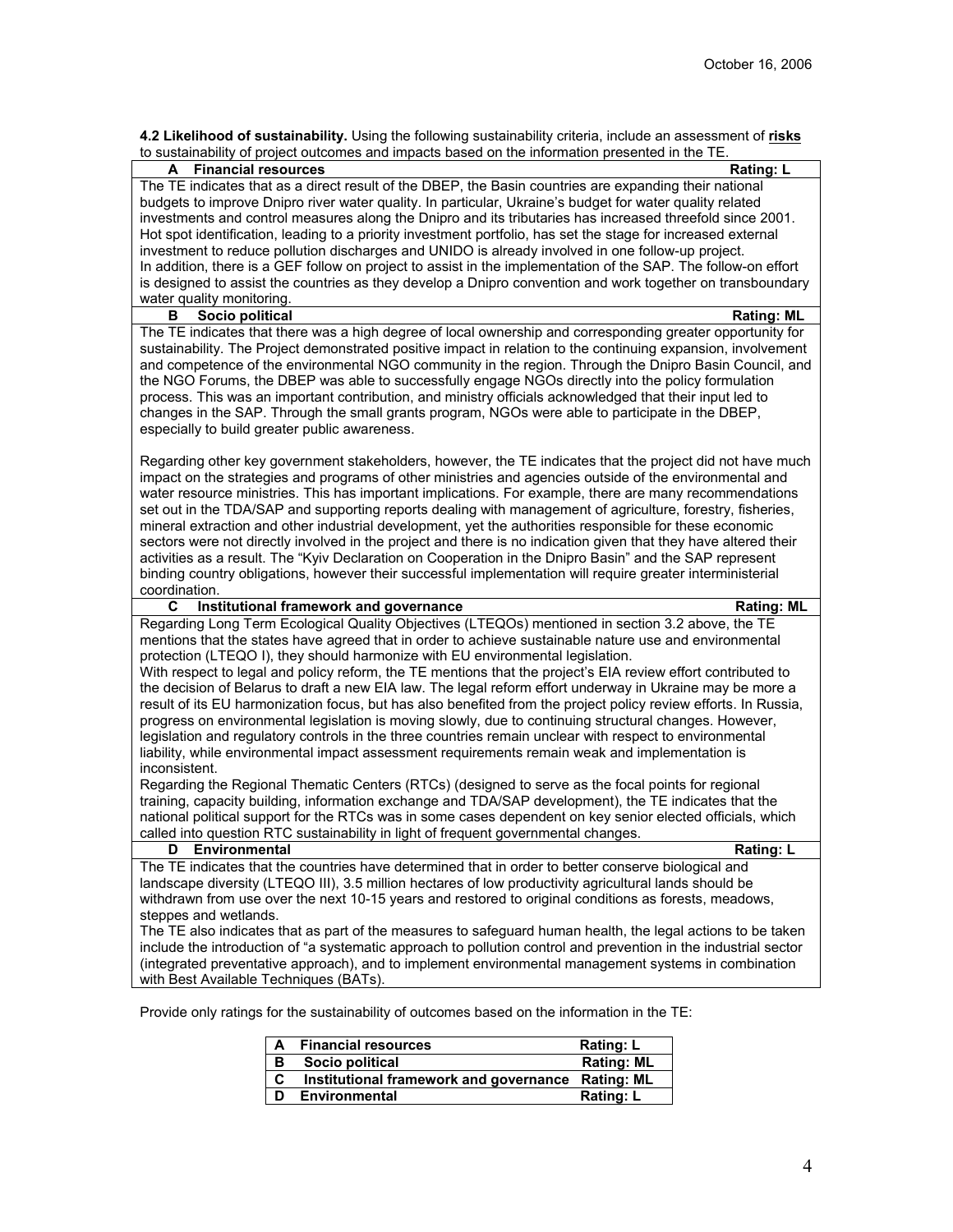### **4.3 Catalytic role**

# **a. Production of a public good**

**b. Demonstration** 

**c. Replication.** There was no specific mention of the project approach being replicated elsewhere with the initiative of the local governments and as a result of the GEF project. However, some components of the project seem to have been replicated. For example, the TE indicated that the project created a regional environmental database that has been well-received by the environmental protection agencies, especially in Ukraine, where the government has elected to model the database in other river basins, including the Dneister.

**d. Scaling up**

### **4.4 Assessment of the project's monitoring and evaluation system based on the information in the TE**

| M&E design<br>А.                                                                                               | <b>Rating: MS</b> |
|----------------------------------------------------------------------------------------------------------------|-------------------|
| The TE does not include an explicitly section to discuss M&E of the project as a whole. Some information       |                   |
| provided indicates that some M&E activities were carried out. For example, 2 expeditions were carried out to   |                   |
| provide essential information for the TDA development. In particular, the expeditions enabled a one-time       |                   |
| snapshot of water quality conditions across the length of the basin.                                           |                   |
| In addition, several components had their own M&E systems. For example, the TE indicates that the DBEP         |                   |
| included several activities for assessing and improving monitoring capacity amongst the Dnipro countries.      |                   |
| Within the IDRC, and under the coordination of the Pollution Monitoring RTC (Kharkiv), and the information     |                   |
| management RTC (Ukraine, meteorological inst) initial assessments were done to consider current water          |                   |
| quality monitoring and data collection systems and to identify equipment needs. An initial meeting on          |                   |
| Monitoring Capacities was held in Kharkiv, leading to a strategy for transboundary monitoring, including       |                   |
| equipment lists. The National Management Committees then approved the strategy. The resulting                  |                   |
| information was used to develop the Transboundary Water Monitoring Program (TMP) annexed to the SAP.           |                   |
| Each country received a digital chemical analyzer (approx. US \$100,000 each plus consumables), for            |                   |
| designated water quality monitoring labs. In Belarus and Russia the customs process took several months        |                   |
| and the machines were functioning at the time of the final evaluation. In Ukraine, the customs process took    |                   |
| over a year and the analyzer was still in its box awaiting start up.                                           |                   |
| The project also created a regional environmental database however the TE indicates that it did not include    |                   |
| hot spot data, for example, GIS-based data plotting hot spot discharges and ambient water quality data, to     |                   |
| enable a clearer picture of the extent of impairment from significant point sources. In addition, there are no |                   |
| mechanisms in place for continued updating of the database after conclusion of the GEF project. The            |                   |
| database was in limbo (as of the time the terminal evaluation was conducted), pending further GEF IW           |                   |
| support, and/or the signing of additional agreements between the three countries.                              |                   |
| <b>M&amp;E plan Implementation</b><br>В.                                                                       | <b>Rating: UA</b> |
|                                                                                                                |                   |
| C.<br>M&E budgeted and properly funded                                                                         | <b>Rating: S</b>  |
| The TE indicates that for example, approximately 10% of the project budget (US \$700,000) was set aside for    |                   |
| equipment purchases. This included computer and copy machinery for the RTCs and lab equipment for              |                   |

equipment purchases. This included computer and copy machinery for the RTCs and lab equipment for water quality monitoring laboratories (but the TE didn't indicate what percentage went to these) During the evaluation mission, visits to the RTCs and several laboratories documented that the purchased equipment had been delivered and being used as intended.

**Can the project M&E system be considered a good practice?** Not yet. Although there are some significant achievements, it is uncertain if the M&E system is fully operational and useful in its current condition.

### **4.5 Lessons**

Project lessons as described in the TE

**What lessons mentioned in the TE that can be considered a good practice or approaches to avoid and could have application for other GEF projects?**

According to the TE:

- The usefulness of a training module for TDA/SAP development was made clear during the DBEP and the issue has now been addressed with production of an IW:Learn TDA/SAP module.
- The skills needed to effectively manage a GEF IW project include not only technical competence but also communication and diplomacy. The PMU team, as well as IDRC and UNIDO project managers could all speak Russian and / or Ukrainian and had previous experience in the region. The Project Manager had a legal background, with a technical expert as deputy. A mix of talents coupled with local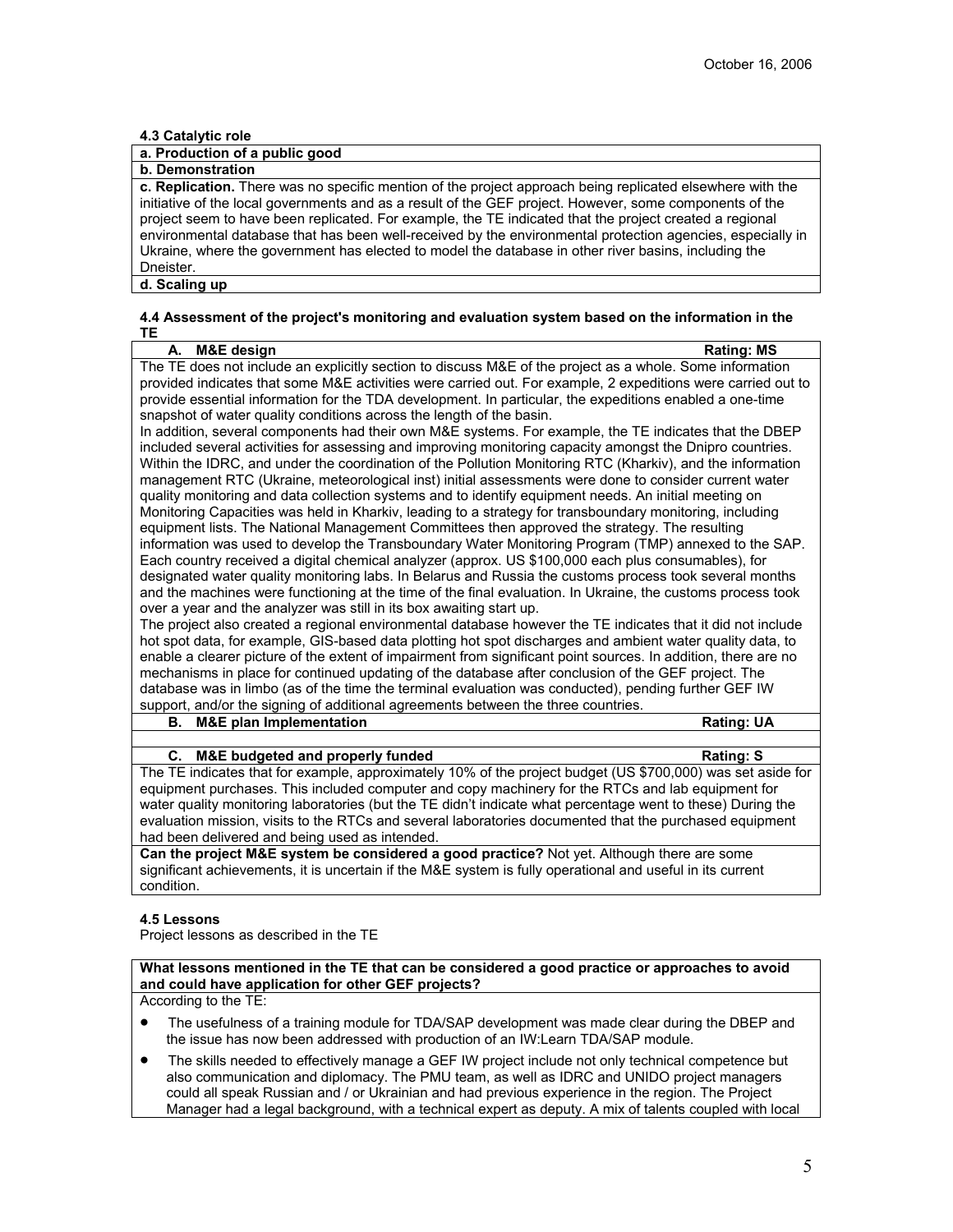knowledge provides a strong foundation for project success.

- Experience from the Dnipro suggests that the establishment of regional thematic (activity) centers (RTCs) is problematic and not sustainable. A significant amount of RTC capacity building was needed, as several of the centres were not sufficiently staffed or experienced in their focus areas. It appears that the selection of RTCs was not strictly merit-based. In the case of the DBEP, the structural weakness of having RTCs in a prominent role was compensated for by the general high calibre of experts in the International Working Groups, and good management skills from the PMU and Canadian International Development Research Centre. For future GEF IW projects, the aim should be to find and engage the very best experts within an international working group structure, coordinated through PMUs and basin commission secretariats.
- Project implementation can be enhanced if there is upfront agreement on country office responsibilities and if the PMU consistently works to keep the UNDP country office managers informed and involved.
- The DBEP supervisory experience suggests the possibility to streamline formal committee structures in future GEF / IW projects, including the DBEP follow-up. Having a separate joint management committee and steering committee was proven to be redundant. The overlapping roles of national programme managers and commissioners suggest that where possible, the positions should be held by the same person in each country, enabling joint project steering committee and commission meetings.
- Donor conferences are a common feature in GEF / IW projects. In many cases, the conferences have been useful from the standpoint of information sharing, but have failed to deliver with respect to generating funding for specific projects. One problem is that the timing of donor conferences typically conforms to project timetables, not to the funding cycles for potential investors. Another difficulty is that many projects identified and presented at donor conferences are at the concept stage, and will require pre- and feasibility studies before investors can seriously consider them. The donor conference component for GEF / IW projects should be reconsidered, to move away from the one hit, large audience format. ProDoc writers should consider including a PMU staff position for an investment project portfolio manager, who meets with key potential investors early on, to determine timing requirements, priorities and potential interest. The goal should be to translate hot spot ID and Project Investment Portfolios development efforts into actual investments in pollution abatement.

**4.6 Quality of the evaluation report** Provide a number rating 1-6 to each criteria based on: Highly Satisfactory = 6, Satisfactory = 5, Moderately Satisfactory = 4, Moderately Unsatisfactory = 3, Unsatisfactory = 2, and Highly Unsatisfactory = 1. Please refer to document "GEF Office of Evaluation Guidelines for the verification and review of terminal evaluations" for further definitions of the ratings.

**4.6.1 Comments on the summary of project ratings and terminal evaluation findings from other sources such as GEF EO field visits, etc.** N/A

|     | 4.6.2 Quality of terminal evaluation report                                                                                                                                                                                                                                                                                                                                                                                                  | Ratings |
|-----|----------------------------------------------------------------------------------------------------------------------------------------------------------------------------------------------------------------------------------------------------------------------------------------------------------------------------------------------------------------------------------------------------------------------------------------------|---------|
| А.  | Does the report contain an assessment of relevant outcomes and impacts of<br>the project and the achievement of the objectives? Yes. The outcomes and<br>outputs ofr each objective and thoroughly discussed and even an assessment on<br>the quality and usefulness of the multiple reports is presented which provides a                                                                                                                   | S       |
|     | more in depth assessment of project results.                                                                                                                                                                                                                                                                                                                                                                                                 | S       |
| В.  | Is the report internally consistent, is the evidence complete/convincing and                                                                                                                                                                                                                                                                                                                                                                 |         |
|     | are the IA ratings substantiated? Yes.                                                                                                                                                                                                                                                                                                                                                                                                       |         |
|     | C. Does the report properly assess project sustainability and /or a project exit<br>strategy? There is no section on sustainability in the report. The information above<br>had to be extracted bit and pieces from different sections of the report and does not<br>provide a whole picture of risks to the sustainability of outcomes.                                                                                                     | МS      |
| D.  | Are the lessons learned supported by the evidence presented and are they<br>comprehensive? Yes, a very good section on lessons of broad applicability for IW<br>projects.                                                                                                                                                                                                                                                                    | НS      |
| Е.  | Does the report include the actual project costs (total and per activity) and<br>actual co-financing used? No. The TE indicates that the Atlas system used for<br>accounting makes it very difficult to get quick feedback on expenditures by project<br>component. For the project continuation, the TE recommends, it is essential to<br>maintain financial tracking, and UNOPS should allow the PMU to work from an<br>impressed account. | MU      |
| F., | Does the report present an assessment of project M&E systems? Not explicit                                                                                                                                                                                                                                                                                                                                                                   | MU      |